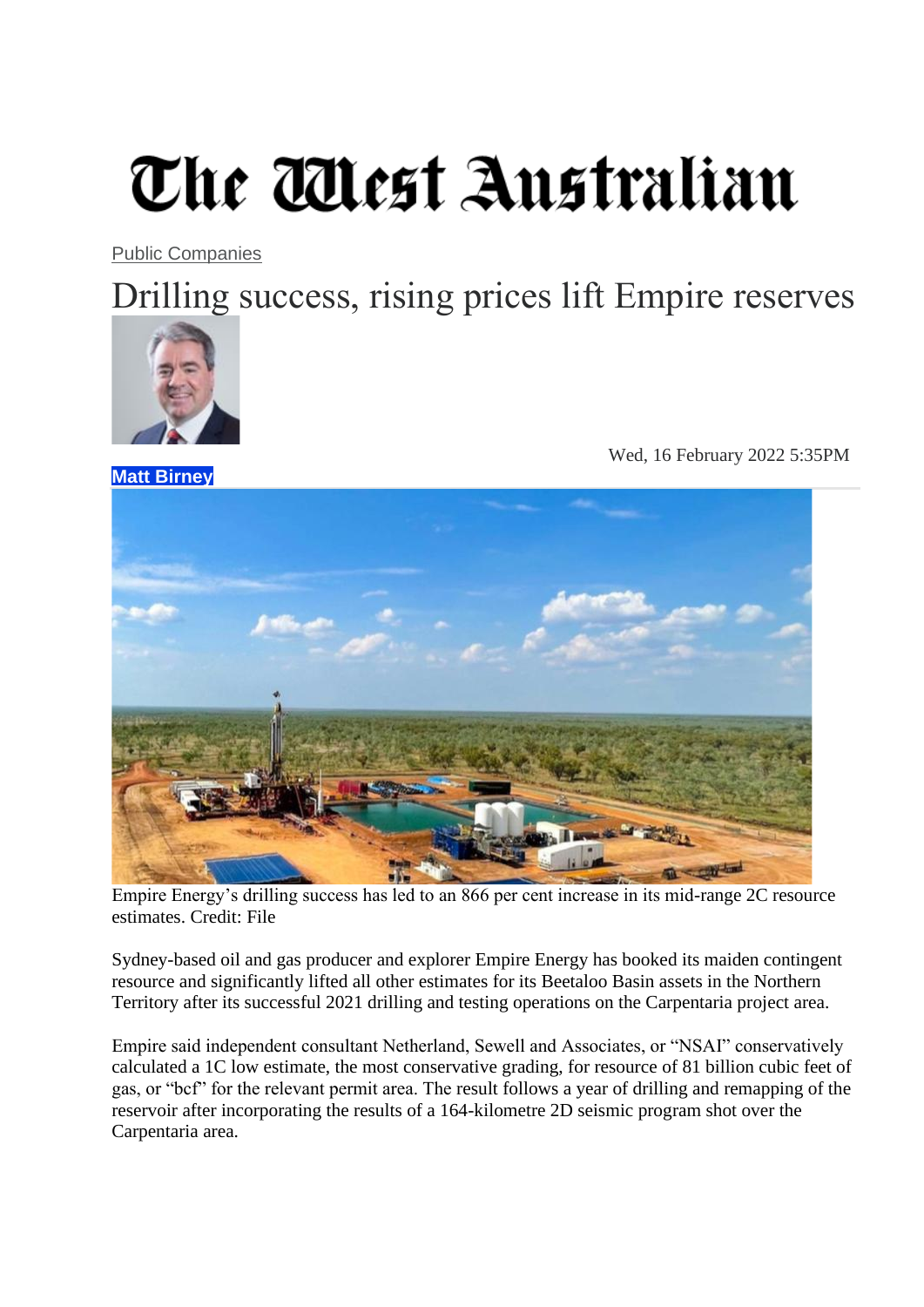Oilfield contingent reserves figures usually range between three parameters: 1C being the most conservative estimate; 2C being a mid-range, 'probable' figure and 3C being the 'blue sky' high case estimate.

The headline number standing out was the upgraded, mid-range 2C best estimate, figure of 396 bcf, up from the previously modest 41bcf, an 866 per cent increase.

The company production tested the four producing Velkerri Formation, or "Fm" zones in the Carpentaria 1 discovery well, drilled the Carpentaria 2 vertical well and drilled and cased the Carpentaria 2H horizontal well in anticipation of a 2022 fracking program when the Northern Territory wet season finishes.

Drilling results, combined with a remapped picture of the aerial extent of the play courtesy of the Charlotte 2D seismic survey in late 2021 led to the resource upgrade.

The work increased confidence the Carpentaria East structure may prove even more prospective than the current discovery area.

Empire is also seeing an uplift in the value of its US operations due to rising local gas prices. It reported an 85 per cent increase in the net present value of its New York State and Pennsylvania operations from US\$8.5m to US\$15.9m on a Proved Developed Producing basis.

*We are very happy with results. We now have over 500 bcf of discovered resources within our 43 tcf inventory. The size of the resource has grown materially as a result of our recent drilling success and seismic coverage.*

*We are fully funded for upcoming horizontal fracture stimulation and flow test of Carpentaria 2H. With commercial arrangements in place with APA Group and Power and Water Corporation we remain on track to be the first commercial producers in the basin.*

Empire Energy Managing Director, Alex Underwood

There's a ready home for Beetaloo gas at the nearby McArthur River zinc mine, one of the largest zinc mines in the world via the McArthur River gas pipeline that conveniently runs through Empire's permits. Empire is aiming to send large volumes of low CO2 gas to Australia's east coast and to LNG export markets via Darwin.

The company noted the estimates didn't include further assessment of either its Western Beetaloo properties it acquired in 2021 or its northern properties targeting the Barney Creek or other McArthur Basin shale targets.

Empire's drilling is showing plenty of match fitness. It managed to horizontally drill and case the Carpentaria 2H well, a complex engineering exercise, for roughly the same cost as drilling the simpler Carpentaria 1 vertical well.

Empire had \$25m in the bank at the end of the December quarter, after shareholders backed the company up by exercising \$3.8m of unlisted options.